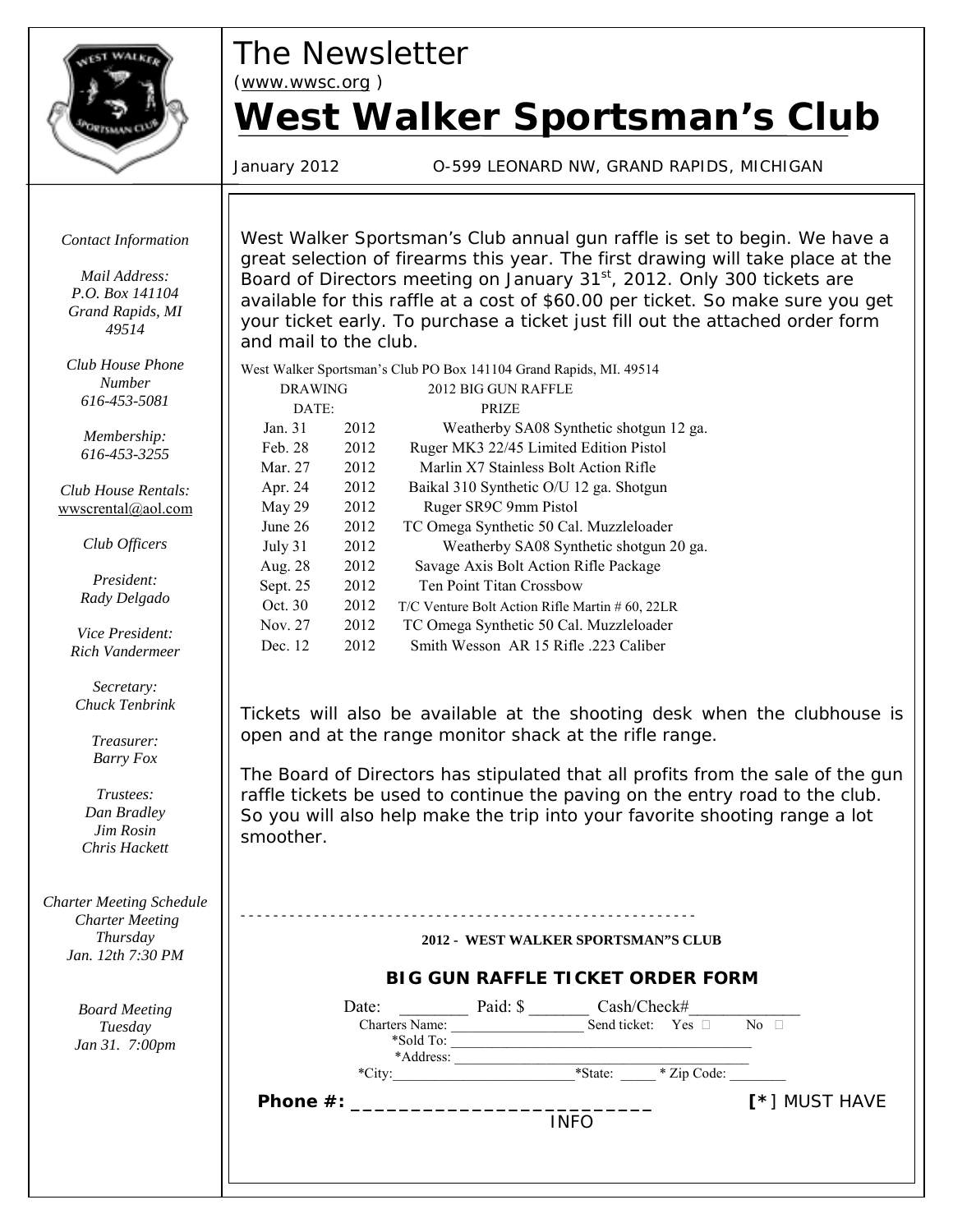

*Archery Monday Wednesday Thursday AM & PM*



*Shotgun*

*Wednesday*

*9AM - Noon*

*6PM - 10PM*

*Saturday*

*10AM - 2PM*

*Sunday*

*10AM - 2 PM*

*\*\*\*\*\*\*\*\*\*\*\*\**

*Use of the Charter Range is reserved for Charter Members and/or for supervised club activities*

*Newsletter editor*

*Neal Downer ndowner@sbcglobal.net*

Support & Pray for Support & Our Troops

The Winner of the November 2011 Gun Raffle was

Rick Zandstra #186

#### **Support Our Troops**

**West Walker will be collecting items for care packages to send to our wounded heroes. Donation boxes are located in the shooting room. You can drop off donations anytime during normal shooting hours.**

**Please help our wounded**

**Soldiers by donating any**

**of the following items,**

**Personal hygiene items**

**Running shoes**

**Puzzle books**

**Portable DVD players**

**DVD's**

**Books**

**Underwear**

**Pajama's / Sweat pants**

**White crew cut socks**

**T-shirts**

**Towels**

**Snacks**

**Individual powder drink mixes**

**Handheld games**

**A simple prayer or a few kind words of**

**appreciation included with your donation**

**will go a very, very long way to uplift the**

**spirits of the men and women who so bravely fight in the name of our country.**

**Please let them know how much you care.**

**Thank you for your support and may God Bless America.**

#### **Steak Night**

Steak Nights will resume the normal every  $1<sup>st</sup>$ Wednesday schedule in January.

#### **2012 Winter Evening Indoor Archery League**

The Winter Archery League will be held on Thursday nights (except for a few exceptions) beginning January 19th, 2012 and ending on April 5th, with a banquet on April 19th. Cost is \$8.00/week. Contact Dave Whitney at 616-835-5814 for more info and to sign up.

#### **Winter Shotgun League**

The 2011 Winter Shotgun League is underway, but there's still time to join. The league started January  $4<sup>th</sup>$ , but you have until April  $1<sup>st</sup>$  to shoot 12 lines. Anyone without an established (or known) average must get 4 lines in by February  $1<sup>st</sup>$ . So come on in, sign up and join in the fun!

#### **2011 BIG GUN RAFFLE WINNERS**

| <b>Month</b> | <b>Winner</b>                     |
|--------------|-----------------------------------|
| Jan          | <b>Brad Van Klompenberg</b>       |
| Feb          | <b>Barry Fox</b>                  |
| Mar          | <b>Michael Bisbee</b>             |
| Apr          | Joe Popowich                      |
| May          | <b>Tim Potter</b>                 |
| June         | <b>Patrick Cederquist</b>         |
| July         | <b>Duane Downer</b>               |
| Aug          | Terry O'Rouke                     |
| Sept         | Richard Olejnil and Tom<br>Ziemer |
| Oct          | Douglas Curths                    |
| Nov          | <b>Reuben Kamps</b>               |
| Dec          | <b>Rick Zandstra</b>              |

Congratulations to all of the 2011 Gun Raffle winners. Be sure to get your ticket for 2012 and you just may see your name on the list and walk away with a very nice gun. See page 1 for details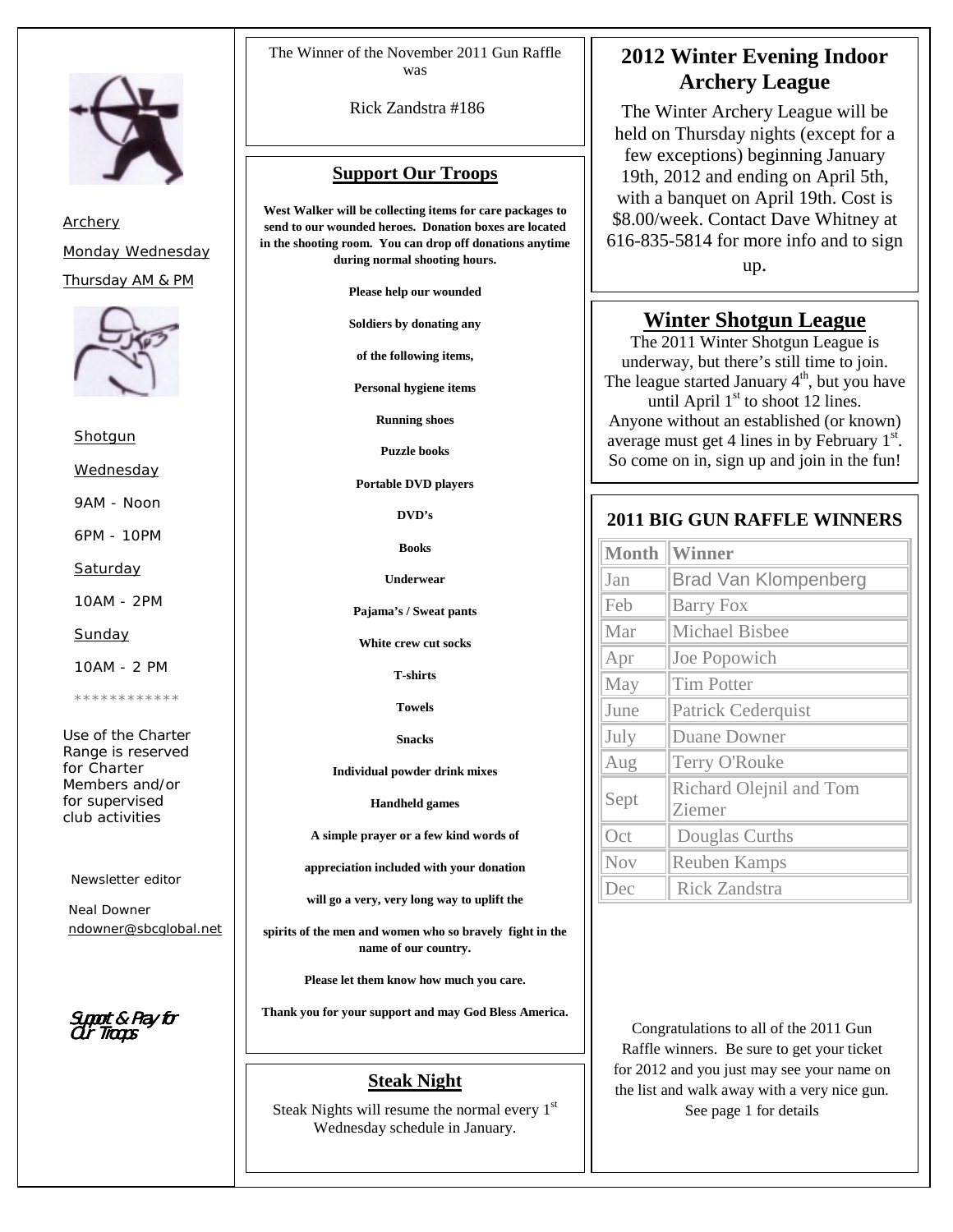| <b>Jan 2012</b>                              |                            |                   |                                                                  |                                                   |                |                                    |
|----------------------------------------------|----------------------------|-------------------|------------------------------------------------------------------|---------------------------------------------------|----------------|------------------------------------|
| <b>Sunday</b>                                | <b>Monday</b>              | <b>Tuesday</b>    | Wednesday                                                        | <b>Thursday</b>                                   | <b>Friday</b>  | <b>Saturday</b>                    |
|                                              | $\overline{2}$             | 3                 | $\overline{4}$                                                   | 5                                                 | 6              | $\overline{7}$                     |
| NSSA 4x50<br>New Years Day Shoot<br>10:00 am | NWTF meeting<br>7:00 pm    |                   | Archery<br>Winter Shotgun League starts:<br>9am-12am<br>6pm-10pm |                                                   |                | Winter Shotgun League:<br>10am-2pm |
| $\sqrt{8}$                                   | 9                          | 10                | 11                                                               | 12                                                | 13             | 14                                 |
| Winter Shotgun League:<br>10am-2pm           |                            |                   | Archery<br>Winter Shotgun League<br>9am-12am<br>6pm-10pm         | 7:30 pm Charter Mtg                               |                | Winter Shotgun League:<br>10am-2pm |
| 15                                           | 16                         | 17                | 18                                                               | 19                                                | 20             | 21                                 |
| Winter Shotgun League:<br>10am-2pm           | Walleye<br>Club<br>7pm-9pm |                   | Archery<br>Winter Shotgun League<br>9am-12am<br>6pm-10pm         | Indoor Archery League Starts<br>$7:00 \text{ pm}$ |                | Winter Shotgun League:<br>10am-2pm |
| 22                                           | 23                         | 24                | 25                                                               | 26                                                | 27             | 28                                 |
| Winter Shotgun League:<br>10am-2pm           |                            |                   | Archery<br>Winter Shotgun League<br>9am-12am<br>6pm-10pm         | Indoor Archery League<br>7:00 pm                  |                | Winter Shotgun League:<br>10am-2pm |
| 29                                           | 30                         | 31                | - 1<br>Feb                                                       | $\overline{2}$                                    | $\overline{3}$ | $\overline{4}$                     |
| Winter Shotgun League:<br>10am-2pm           |                            | 7:00 pm Board Mtg |                                                                  |                                                   |                |                                    |